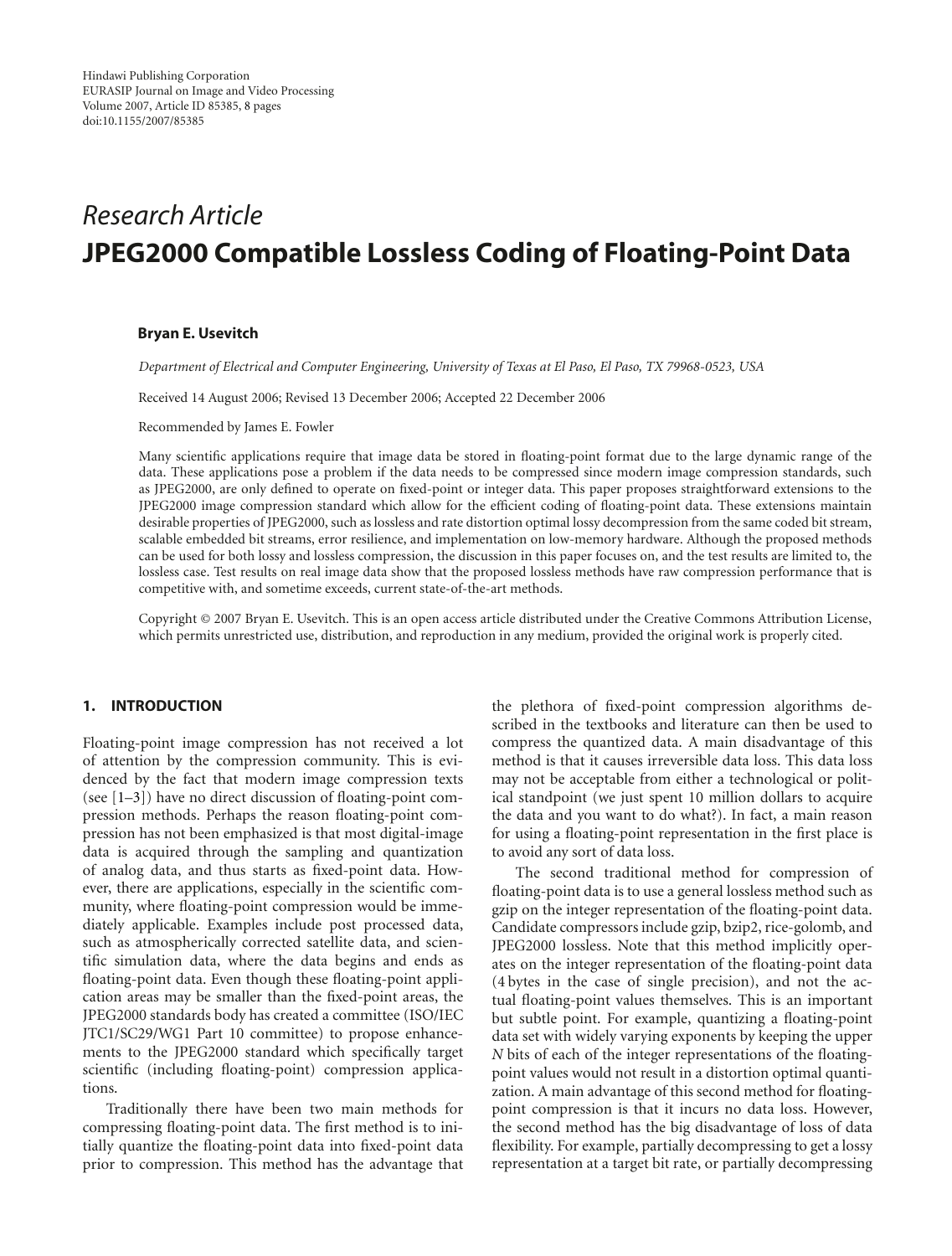only one spatial region of the compressed data either very difficult or impossible.

The aforementioned disadvantages of these two traditional methods are overcome by the methods proposed in this paper, since these proposed methods are enhancements to JPEG2000 to allow for compression of floating-point data. Since they are based on JPEG2000, lossy and lossless decompression can be achieved from the same compressed data stream. Furthermore, all the other compressed data flexibility properties of JPEG2000, such as quality, resolution, and spatial scaling, are preserved. Prior to discussing these properties further, we first mention other recently published schemes for floating-point compression.

Several lossless floating-point methods have been recently proposed in the literature. Engelson et al. [\[4](#page-7-3)] proposed a method which uses one-dimensional polynomial prediction, where the prediction residual was represented as an integer so as to result in lossless compression. Ghido [\[5](#page-7-4)] proposes a method wherein the floating-point data is first losslessly mapped into an integer representation. This representation is transformed to improve coding efficiency and then coded. The method was devised for coding IEEE audio and is thus a one-dimensional method. The approach of Ratanaworabhan et al. [\[6](#page-7-5)] is different in that it does not convert the floating-point values to integers, but rather works directly on the integer representation of the floating-point values. It uses a predictor with a special hash function to code the prediction residuals. This method is also a one-dimensional method. The method of Lindstrom and Isenburg [\[7](#page-7-6)] is also different in that it is not a one-dimensional but rather a twoor three-dimensional method. Specifically, it uses a Lorenzo predictor that can do two- or three-dimensional prediction and thus can take better advantage of spatial correlations in images and data cubes. The prediction residuals are represented using an integer format in order to be lossless. A common theme from all these proposed methods is that in order to be lossless, floating-point values at some stage of the coding process must be represented as integers. This theme is continued in this paper where floating-point values are represented in what is here called *extended integer* (EI) format.

The floating-point compression methods proposed in this paper have several advantages over the previously mentioned methods. Most of these advantages are inherited directly from the original fixed-point JPEG2000 algorithm, since once the floating-point values are converted to EI format the coding process is nearly identical. However, some minor modifications need to be made to accommodate the EI format and to improve coding efficiency. These modifications include extending the maximum number of possible bits planes (beyond the current limit of 38 in JPEG2000), adding one or two additional coding passes every several bit planes, and introducing a lossless wavelet transform that handles the EI format. Note that these modifications are why the paper title refers to the proposed methods as "JPEG compatible" instead of "JPEG compliant," since they cannot be run in current JPEG2000 Part 1 and Part 2 compliant codecs.

The first advantage of the proposed methods is that lossy and lossless decompression can be obtained from only one

coded representation. Thus the end user does not have to choose between either a lossy or lossless representation at the outset of coding. Also, the amount of loss for lossy decoding can be chosen at decoding time and can be varied to whatever amount desired. Finally, since the codestream is embedded, the resulting coded representation is rate distortion optimal for the given number of bits decoded. Other floatingpoint compression algorithms in the literature do not offer this combined lossy/lossless decompression capability. For example, the method of [\[7\]](#page-7-6) does offer either lossy or lossless compression, but the amount of loss has to be set at compression time and the resulting truncated data stream is not guaranteed to be a rate distortion optimal representation. One could attempt to mimic the lossy/lossless decompression of the proposed methods by applying the fixed-point JPEG2000 method directly to the 4-byte integer representation (for single precision) floating-point data. However, the lossy partial decompression of this data would not be rate distortion optimal (and in fact would be really bad for data with widely varying exponents) since the JPEG2000 method assumes a linear representation for its rate distortion computations, and the mapping from floating-point value to 4-byte integer is nonlinear.

The proposed methods also maintain the quality, resolution, and spatial scaling properties found in JPEG2000. For example, spatial scaling is made possible through the codeblock structure of the coding algorithm and allows for random spatial access to and partial decompression of only selected portions of the data. This ability would be especially advantageous in working with large data sets often found in scientific applications. The other floating-point compression methods are prediction-based and do not allow for the same level of random access to the data. As another example, resolution or size scaling would allow a partial decompression of the data to a much smaller size, such as a thumbnail image. This, coupled with spatial scaling, would allow for searching, zooming, and decompressing only areas of interest from the data. Note that all of these scalings require no extra coding or decoding, but can be accomplished with only a low complexity reordering of the data.

The proposed methods also offer a measure of error resilience. This is because codestreams for each codeblock are self-contained. Specifically, the arithmetic encoder is reset at the beginning of coding each codeblock, and the codeblock codestream ends with an identifiable marker (which cannot be reproduced by the data). Thus errors in one codeblock would not be propagated to subsequent codeblocks (unless of course the error occurs in the end of codeblock marker). Other floating-point methods are based on some form of prediction and thus will have a greater tendency to propagate errors.

The proposed methods are also amenable to implementation on low memory machines. This is because codeblock sizes are small (16  $\times$  16 blocks are used for experiments in this paper, and the maximum size for the JPEG2000 standard is 1024  $\times$  1024), and the wavelet transform can be implemented incrementally (see [\[3,](#page-7-2) Section 17.4]). This means that only a portion of the total data set needs to be in memory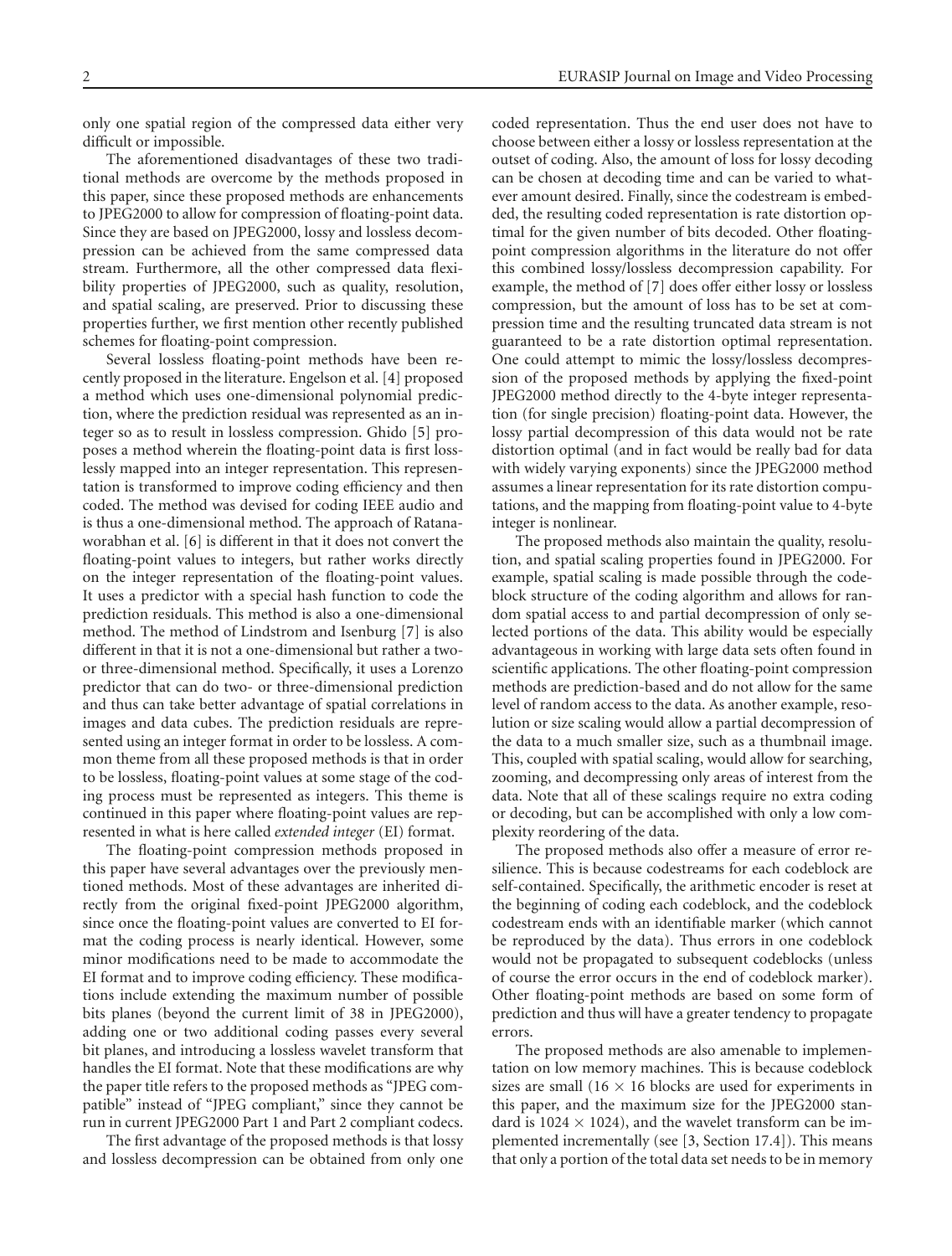at any particular time, resulting in modest RAM requirements while still allowing for the compression of large data sets.

The proposed methods also follow the same coding path as used in JPEG2000. Specifically, the coding passes, context computations, bit scanning, lifting for wavelet transform, and arithmetic encoder are all identical to those used in JPEG2000. While this fact may not be important to end users, it is very beneficial to persons or companies implementing the proposed algorithms. It means that large portions of existing hardware and software developed for JPEG2000 can be used to implement the new methods, resulting in considerable design savings. Finally, it should be noted that in addition to much greater compressed data flexibility, the proposed methods also give good raw lossless compression performance. This will be demonstrated in [Section 6.](#page-5-0)

One may ask if all the increased compressed data stream flexibility is necessary or important? Ultimately that question will be answered by the end user, and to date the end user has not been given a lot of options to experiment with. However, it should be noted that the ISO JPEG committee felt that compressed data flexibility was sufficiently important as to create an entirely new international image compression standard, namely, JPEG2000 to supplement the existing and widely used JPEG standard. The nontrivial nature of this task lends credence to the importance of compressed data flexibility.

The remainder of the paper proceeds as follows. [Section 2](#page-2-0) discusses floating-point formats and the representation of floating-point numbers using the EI format. [Section 3](#page-2-1) uses the EI format to derive a lossless, floating-point wavelet transform. [Section 4](#page-3-0) proposes modifications to JPEG2000 bit-plane coding which allow for the efficient coding of EIs. [Section 5](#page-4-0) proposes new context determination methods to be used in the bit-plane coding and entropy coding of floatingpoint data. [Section 6](#page-5-0) gives compression performance results and [Section 7](#page-7-7) gives conclusions. Also note that the paper has the following limitation. Even though the proposed methods apply equally well to lossy and lossless compression, the discussion in this paper focuses on, and the test results are limited to, the lossless case. This is also the case most emphasized in the literature on floating-point compression.

#### <span id="page-2-0"></span>**2. FLOATING POINT REPRESENTATIONS**

The proposed extensions in this paper apply to binary floating-point representations in general, but will be explained and illustrated using 32-bit IEEE floating-point format. The 32-bit IEEE floating-point format is shown in [Figure 1](#page-2-2) and represents numbers as

$$
(-1)^s \times 2^{e-127} \times (01.f) \quad \text{if } 0 < e < 255,\tag{1}
$$

where *s* is the sign (0 for positive), *e* is an offset-by-127 exponent, and *f* is the mantissa fraction [\[8](#page-7-8)]. Floating-point values can be conceptualized as "extended integers" (EI) as shown in [Figure 2.](#page-2-3) The number of bits required to represent an arbitrary set of floating-point numbers using the EI format is 278, which includes 254 bits for standard float values



<span id="page-2-2"></span>FIGURE 1: 32-bit IEEE floating-point representation showing the sign bit, 8 exponent bits, and 24 mantissa bits (the most significant 1 bit is implied).



<span id="page-2-3"></span>Figure 2: Extended integer representation of 32-bit IEEE floatingpoint format showing the 278-bit locations in which the 24 consecutive mantissa bits can be located.

(0 *<e<* 255), 1 bit for exceptions (*<sup>e</sup>* <sup>=</sup> 255), and 23 bits for trailing fraction bits when  $e = 0$ .

A straightforward way to compress floating-point data would be to apply the JPEG2000 bit-plane coding algorithms directly to the EI format (neglecting for a moment the issue of the wavelet transform). The main modification needed would be to increase the maximum allowable number of bit planes, which is defined to be 38 in the current standard. The greatest advantage of this approach is that it preserves all the properties of JPEG2000, including highly scalable embedded bit streams and rate distortion optimality. The main disadvantage in directly applying the JPEG2000 bit-plane coding to the EI format is that it results in low coding efficiency. For example, consider the case of lossless coding of floating-point data using the EI format. Given that the number of bits in the EI format, 278, is approximately 9 times bigger than 32, and that the best lossless compression is about 2 : 1 or 3 : 1, compression could actually result in an expansion of approximately 3 to 4 for large dynamic range data. Methods given in [Section 4](#page-3-0) show how to reduce this bit-plane coding inefficiency.

#### <span id="page-2-1"></span>**3. LOSSLESS FLOATING POINT WAVELET TRANSFORM**

This section derives a method for performing a lossless or reversible wavelet transform using floating-point data. This lossless wavelet transform is necessary if lossless JPEG2000 compression with resolution scaling is desired. Note that the wavelet transform is not a necessary step in JPEG2000 compression, but it does allow for resolution scaling and potential added efficiency through decorrelating the input coefficients.

The main disadvantage of the wavelet transform in the floating-point case is that it generally increases the dynamic range of the mantissa of each floating-point number. To see this note that before wavelet transforming, the EI representation of each coefficient can reside anywhere within the 278 possible bit locations. However, each EI is constrained in that its nonzero bits, the mantissa bits, must occupy a run of at most 24 consecutive bit locations. This fact will be used later to improve the efficiency of bit-plane coding these EI values.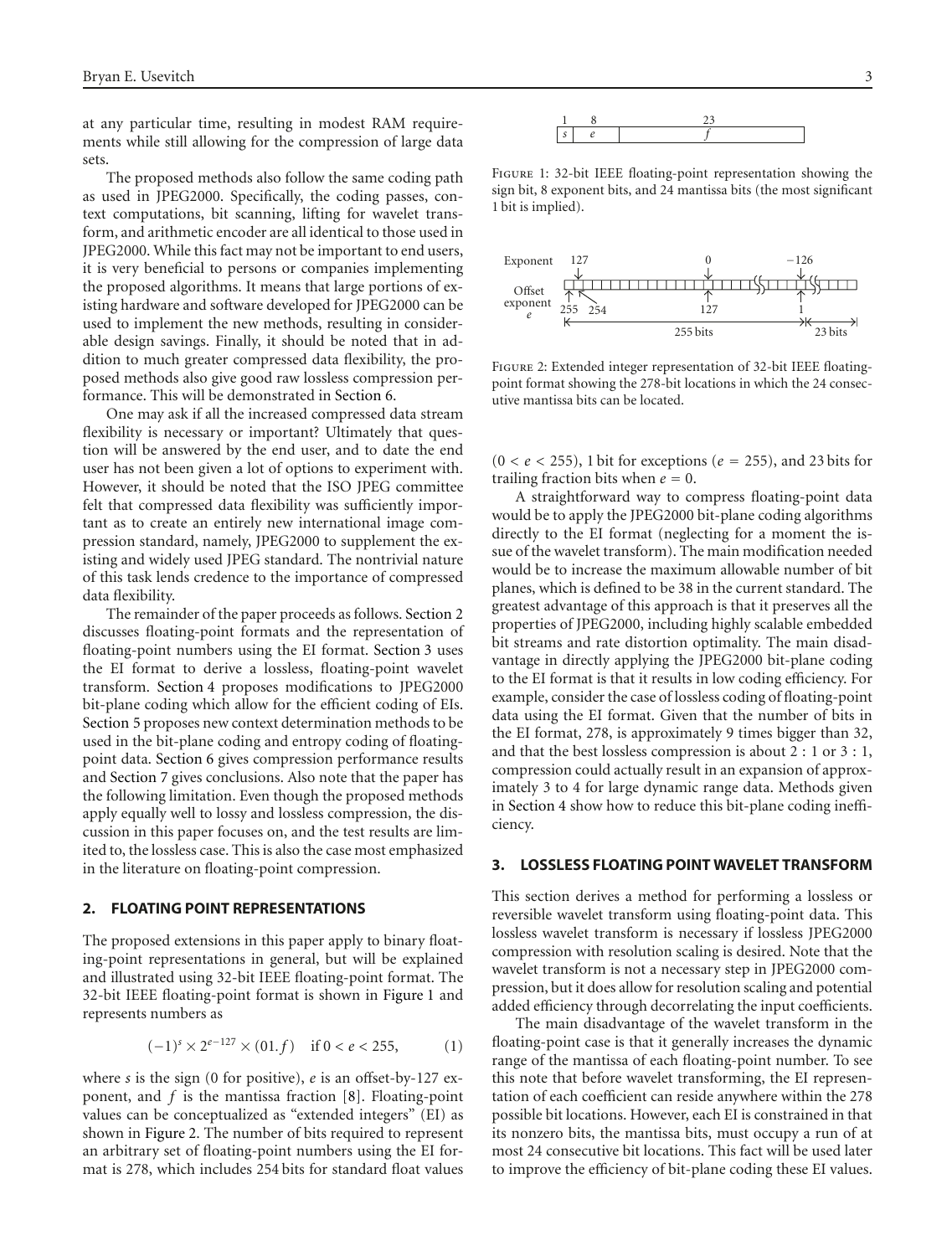Now consider the filter operation of the wavelet transform as an inner product:

$$
w = \sum_{i=0}^{N-1} h_i c_i,
$$
 (2)

where *hi* are the filter coefficients of a length *N* filter and *ci* are the floating-point data coefficients. Since *ci* and *hi* both have mantissas of 24 bits, the resulting product term *hici* will in general have a mantissa of length greater than 24 bits (possibly as large as 48 bits). In addition, since each of *hi* and *ci* can have greatly varying exponents, the sum *w* of these inner products has an EI representation that is much greater than a run of 24 bits. Simply, truncating the wavelet coefficient mantissa back to 24 bits, as would be done in standard floating-point arithmetic, would result in a wavelet transform that is not reversible (lossless). Thus a lossless wavelet transform cannot be derived using standard floating-point multiplication.

A solution to the lossless wavelet transform can be derived by recognizing that the EI format represents *integers*, albeit large ones. Thus applying the lossless integer wavelet transform from the original JPEG2000 standard, making allowances for the larger 278-bit integer size, results in a lossless wavelet transform for floating-point data. This proposed lossless floating-point wavelet transform has two main disadvantages. First, coding efficiency is potentially decreased since the coding of each wavelet coefficient can potentially require the coding of more than 24 mantissa bits. Second, because of the varying exponents of the original data, each wavelet coefficient will generally have a mantissa of varying bit lengths. Thus, the coder will have to send side information to the decoder to indicate when to stop coding of each coefficient because of these varying bit lengths. Note that the problem of varying mantissa lengths is not an issue in untransformed data since all of these coefficients have a set mantissa length of 24 bits. For these reasons, this paper considers the coding of both wavelet transformed and untransformed floating-point data. The coding of untransformed data has precedent in the original JPEG2000 standard in 2 places: (1) the coding of the LL band of the wavelet transformed data, and (2) the compression of untransformed bilevel image data [\[3\]](#page-7-2). Note also that eliminating the wavelet transform eliminates only one aspect of flexibility of the coded bit stream, namely, resolution or size scaling.

We close this section by commenting on the relative improvement in coding performance due to the wavelet transform in the fixed-point and floating-point compression cases. The distribution of wavelet transformed coefficients in a particular frequency band tends to have a Laplacian distribution [\[9](#page-7-9), [10\]](#page-7-10). Thus a large percentage of the coefficients in the band have relatively small values. Small values for fixedpoint representation directly translates into a small number of bit planes required to code the coefficient in a lossless manner. Thus the wavelet transform has the ability to greatly enhance the coding performance in the fixed-point case. In contrast, a small coefficient in floating-point representation does not necessarily translate into a smaller number of bit



<span id="page-3-1"></span>FIGURE 3: An example subset division where the number of bit planes per subset is  $z = 8$ . Coefficient 1 is eligible in subsets 31– 28 while coefficient 2 is eligible in subsets 30–28.

planes required for coding. Rather it just means that the initial bit-plane coded starts further down in the coding process. Thus, the number of bit planes required to code the smaller coefficient could actually increase due to the wavelet transform. As a result, the wavelet transform is not as beneficial to coding in the floating-point case as it is in the fixed-point case. This bit expansion can be ameliorated somewhat by choosing the truncation floor of the EI representation to be the smallest bit plane of the original data that has a nonzero value (for data without denormalized values the truncation floor would be 23 bits less than the smallest exponent of the original data).

#### <span id="page-3-0"></span>**4. BIT-PLANE CODING**

The proposed algorithms in this paper use the concept of bitplane coding the EI format with some modifications made to increase efficiency. The first modification deals with the number of coefficients that are coded in each bit plane. In standard JPEG2000 bit-plane coding, each bit from every coefficient is coded in each bit plane, starting with the most significant bit plane. This approach is inefficient for floatingpoint data since for any particular coefficient, the run of mantissa bits will occupy only a fraction of the 278 bits of the EI representation (24 of the 278 bits for untransformed data, and generally more bits for the wavelet transformed data). Define the active bits of the EI representation as the 24 mantissa bits for untransformed data, and the run of bits bounded the highest and lowest bit-plane-1 values for the wavelet transformed data. Therefore untransformed data has active bits in less than 9% ( $24/278 \times 100$ ) of the total bit planes. Thus it is expected for floating-point data, having a large dynamic range, that only a subset of the coefficients will be coded in a particular bit plane. The first proposed modification is to divide the bit planes into subsets, similar to what EZW does using zero-trees and SPIHT does using set partitions. A coefficient is said to be *eligible* in a particular subset if it has active bits in any of the bit planes of that subset (see [Figure 3\)](#page-3-1).

A proposed subset division for defining coefficient eligibility is shown in [Figure 3,](#page-3-1) which corresponds to a uniform division of the bit planes. For this division, a coefficient *wi* is eligible in subset *s* if

$$
\left\lfloor \frac{e_i}{z} \right\rfloor \ge s \ge \left\lfloor \frac{e_i - (N - 1)}{z} \right\rfloor, \tag{3}
$$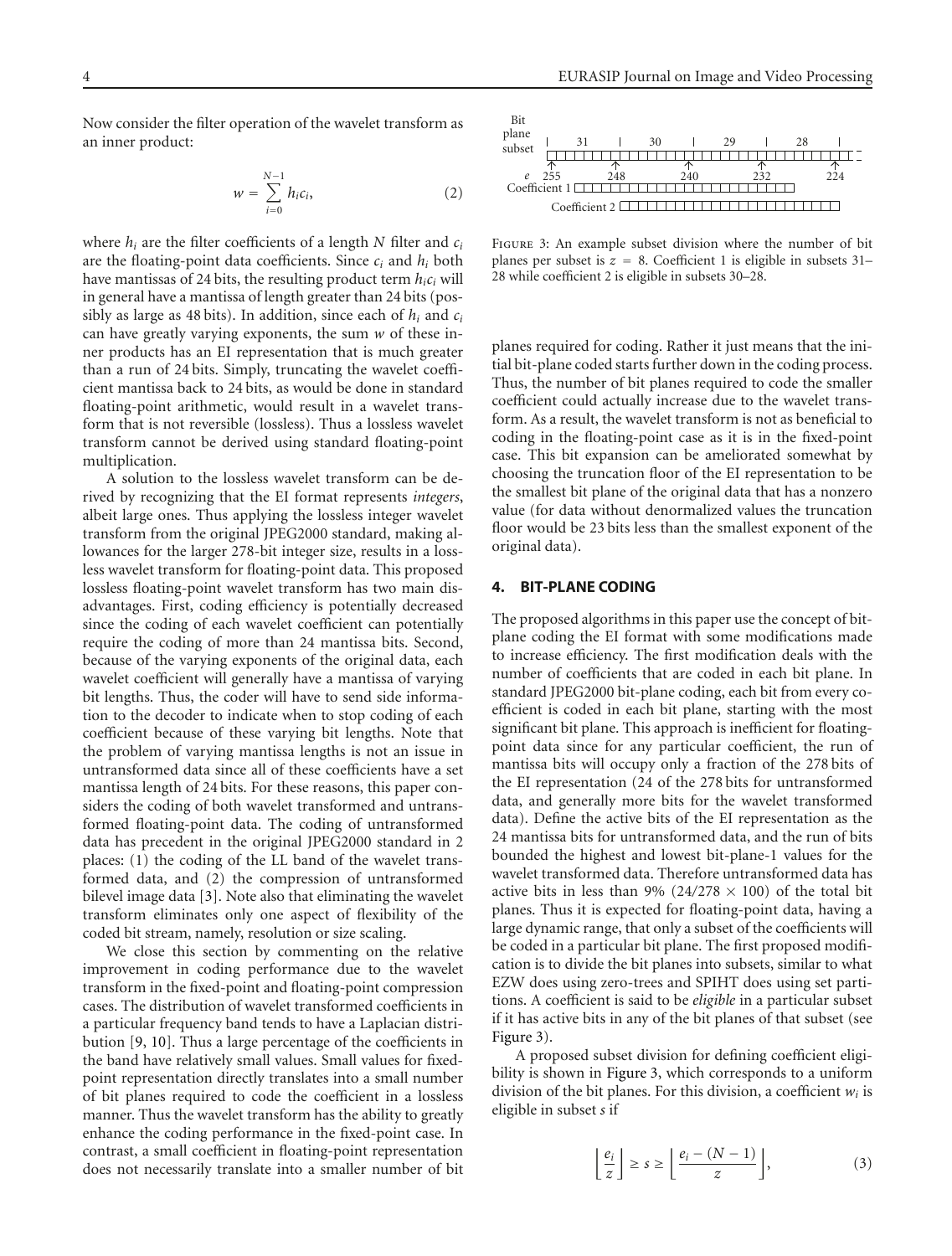

<span id="page-4-1"></span>Figure 4: The bit-plane encoding passes showing the inclusion of the eligibility (EL) coding pass.

where  $e_i$  is the coefficient's offset exponent,  $z$  is the number of bit planes in each subset, and *N* is the number of mantissa bits required to represent the coefficient. The valid range of subsets is

$$
\left\lfloor \frac{e_{\max}}{z} \right\rfloor = s_{\max} \ge s \ge 0,
$$
\n(4)

where  $e_{\text{max}}$  is the largest coefficient exponent in the codeblock.

The algorithm for coding floating-point values proceeds by first identifying those coefficients eligible in the largest subset *s*max. The locations of these coefficients in the largest subset are coded using standard and run mode coding from the JPEG2000 integer cleanup pass. The only difference being that no sign bits are coded. These locations can be viewed as forming a mask, herein called the eligibility mask (EM), indicating only those coefficients that are to be coded in the current subset. The coding of the eligibility map can be viewed as another pass herein referred to as the eligibility (EL) pass. After the eligible coefficients are identified, standard integer bit-plane coding is then performed, where the three passes (significance propagation, magnitude refinement, cleanup) are limited to those bits indicated by the EM. The relation of the EL coding pass to the standard integer bit-plane coding passes is shown in [Figure 4.](#page-4-1)

The Standard integer bit-plane encoding proceeds up through the coding of bit-plane  $z \times s_{\text{max}}$ . At this point, another EL pass is required since bit-plane *<sup>z</sup>*×*s*max <sup>−</sup>1 is in subset *<sup>s</sup>*max−1 which may include more eligible coefficients. This next EP codes only those coefficients which become eligible in subset *<sup>s</sup>*max <sup>−</sup> 1, and these locations are added to the EM. Then *z* more bit planes are coded to reach the next subset boundary, followed by another EL coding pass. The process

continues in a like manner until all bit planes are coded (see [Figure 4\)](#page-4-1). One exception needs to be mentioned. The maximum subset may skip coding some of its most significant bit planes if they are all zero. This is identical to identifying the first nonzero bit planes in standard JPEG2000 bit-plane coding [\[3\]](#page-7-2).

The second modification to the JPEG2000 bit-plane coding deals with when to stop coding a coefficient. As mentioned above, stopping the coding of coefficients in the original JPEG2000 bit-plane coding is not an issue since each bit from every coefficient is coded in each bit plane. In floatingpoint bit-plane coding, all the useful coefficient information is contained in only a fraction of the bit planes. Thus the floating-point algorithm includes the concept of turning off the coding of a coefficient after all active bits have been coded. The variable used to track this is called alpha significance (denoted by  $\alpha$ ). This variable is identical to the significance function *σ* in JPEG2000 except in one regard. Specifically, it is set after the first significant bit in a coefficient is coded. However, it differs in that it is set to zero after all active bits in a coefficient have been coded. This corresponds to 24 bits (1 for the most significant bit and 23 for the magnitude refinement bits) for untransformed data. For wavelet transformed data, an extra pass is included to indicate when a coefficient has no remaining bits to be coded. This pass, denoted as "alpha off" (AO), only codes those coefficients that have been significant for at least 24 bit planes. For efficiency, this pass is only coded prior to every eligibility pass. Because this pass is coded only once every *z* bit planes, and assuming last bit to be coded to be uniformly distributed in the subset, this adds on average an extra *z/*2 zero bits that must be coded for wavelet transformed coefficients. The overhead of these extra bits is caused by the nonuniform mantissa length of each coefficient introduced by the wavelet transform. The use of *α*-significance improves coding performance since only those bits which contain relevant information are coded.

#### <span id="page-4-0"></span>**5. CONTEXT FORMATION AND SIGNIFICANCE PROPAGATION**

Besides bit-plane coding coefficients, the JPEG2000 algorithm must create contexts to assist in the entropy coding of these bits. This section describes a new variable *β*-significance that is used in conjunction with the *α*-significance introduced in the previous section to form entropy coding contexts. These variables can be viewed as enhancements to the original significance function  $\sigma$  used in the fixed-point JPEG2000 bit-plane coding and context formation [\[3\]](#page-7-2). The significance function  $\sigma$  in JPEG2000 serves 3 purposes: (1) indicates the coefficients which are to be coded in the magnitude refinement pass, (2) determines the contexts for the arithmetic coding of symbols, (3) indicates neighbors of significant coefficients to be coded in the significance propagation pass. Purpose 1 of  $σ$  is filled by the  $α$ -significance (see previous section) in floating-point coding. The variable *β*significance is introduced to fill purposes 2 and 3 of *σ*. Purposes 2 and 3 use the statistical correlation of significance among neighboring pixels to improve the entropy coding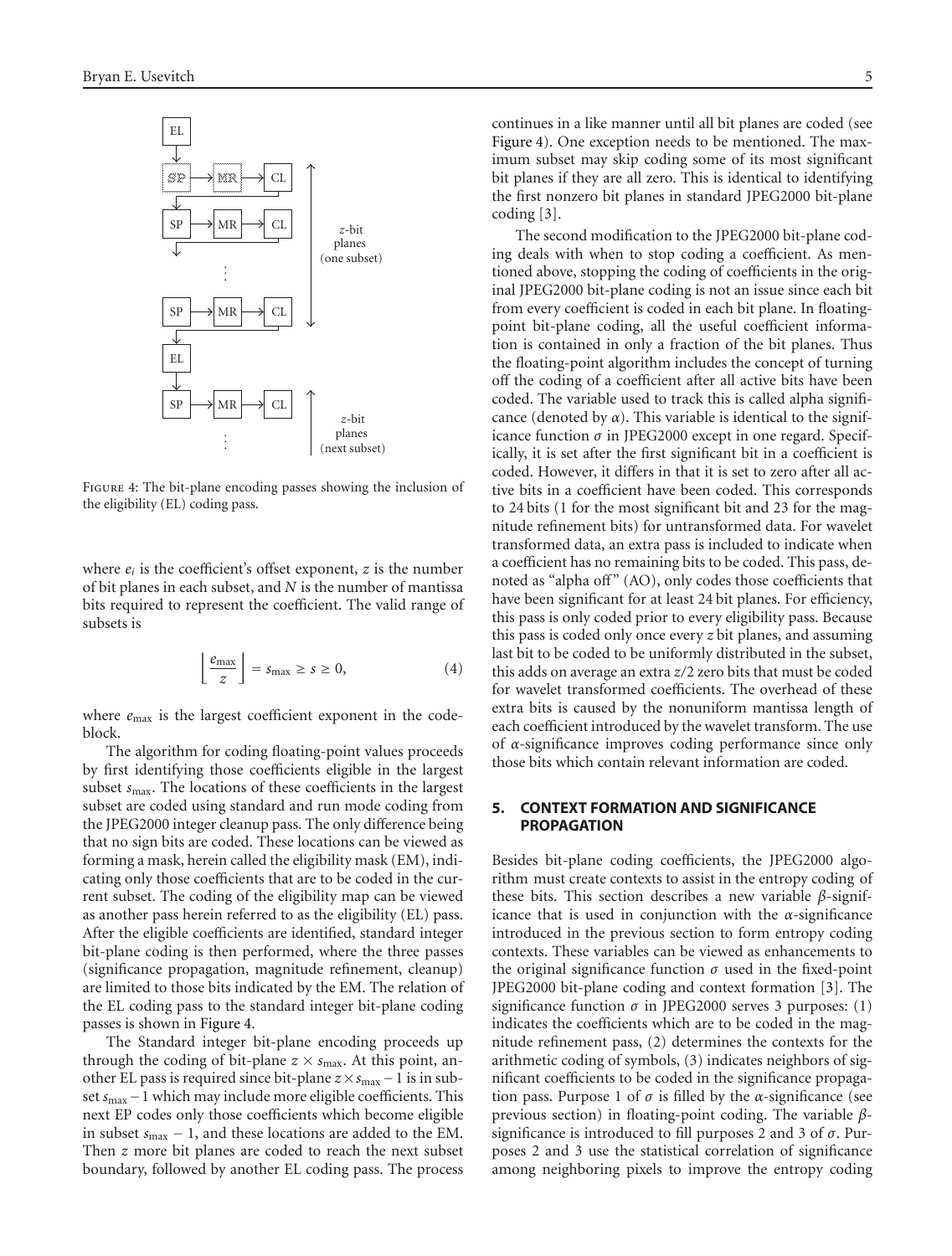performance. However, this correlation decreases as the distance (as measured in bit planes) between the most significant bits in neighboring pixels increases. The *β*-significance is used to account for this decrease in correlation. The *β*significance variable is set at the same time the *α*-significance variable is set, but is turned off after  $B \leq 23$  bit planes. This models the fact that after *B* bit planes, the correlation among neighboring bit planes is negligible and thus not useful for coding purposes (see discussion on BYPASS mode on [\[3,](#page-7-2) page 504]). The exact value of *B* which gives best performance needs to be determined experimentally and is expected to be in the range of 4 to 15 for most image types. The *β*-significance variable is used in the same manner as *σ* in the original JPEG2000 for purposes of identifying neighbors of significant pixels for the significance propagation pass, or for determining contexts for entropy coding.

A main advantage of using the EI concept for compressing floating-point data is its simplicity. For bit-plane coding the method requires only minor changes to the JPEG2000 coding algorithm. These changes include the addition of an EL and AO pass every *z*-bit planes, and the tracking of two significance variables ( $\alpha$  and  $\beta$ ) instead of just one ( $\sigma$ ). The other change required is an integer wavelet transform that can handle the larger bit size corresponding to EIs. Because of its simplicity, the EI method retains all the other very nice properties of JPEG2000 including fully embedded bit streams, and post-compression rate distortion optimization. It also maintains the homogeneity of the coding paths for integer and floating-point data, which is analogous to lossy and lossless compression following the same computational data paths.

# <span id="page-5-0"></span>**6. TEST RESULTS**

This section presents compression performance results of the proposed floating-point coding using the EI algorithm. Only lossless results are given since the correctness of the compression algorithms can be unconditionally verified, it avoids the issue of doing post compression rate distortion optimization, it makes it easy to directly compare the results with other compression algorithms, and the lossless case is the case emphasized in the literature for floating-point compression. The results of the proposed algorithm are for the two cases of untransformed and wavelet transformed image data, labeled *nowave* and *wave*, respectively. The parameters for the proposed algorithms are given in [Table 1.](#page-5-1) The results for the proposed method should be considered as slightly optimistic since they do not include all of the overhead needed for packet formation in JPEG2000 (packet headers will have to be changed from the existing JPEG2000 headers to accommodate the new algorithm, and this issue was not pursued here). However, packet overhead in JPEG2000 is small and should not affect these results by more than a few percent. Also note that for efficiency, the truncation floor of the lossless wavelet transform was set to be 23 bits below the minimum positive exponent of the original data. This choice eliminates the expansion of data bits below the truncation floor while still maintaining a lossless wavelet transform.

<span id="page-5-1"></span>Table 1: Parameters used in the proposed *nowave* and *wave* methods for the lossless floating-point compression tests.

| Parameter                                                                                                                                                                                                                                                                                                                                                                                                                                                                            | Value          |
|--------------------------------------------------------------------------------------------------------------------------------------------------------------------------------------------------------------------------------------------------------------------------------------------------------------------------------------------------------------------------------------------------------------------------------------------------------------------------------------|----------------|
| Subset size                                                                                                                                                                                                                                                                                                                                                                                                                                                                          |                |
| Levels of wavelet trans.                                                                                                                                                                                                                                                                                                                                                                                                                                                             | 3 <sup>†</sup> |
| Codeblock size                                                                                                                                                                                                                                                                                                                                                                                                                                                                       | $16 \times 16$ |
| $\beta$ -significance                                                                                                                                                                                                                                                                                                                                                                                                                                                                | 8-bit planes   |
| $+$ $\blacksquare$ $\blacksquare$ $\blacksquare$ $\blacksquare$ $\blacksquare$ $\blacksquare$ $\blacksquare$ $\blacksquare$ $\blacksquare$ $\blacksquare$ $\blacksquare$ $\blacksquare$ $\blacksquare$ $\blacksquare$ $\blacksquare$ $\blacksquare$ $\blacksquare$ $\blacksquare$ $\blacksquare$ $\blacksquare$ $\blacksquare$ $\blacksquare$ $\blacksquare$ $\blacksquare$ $\blacksquare$ $\blacksquare$ $\blacksquare$ $\blacksquare$ $\blacksquare$ $\blacksquare$ $\blacksquare$ |                |

†For transformed data only.

The compression results are compared against the results of four additional lossless methods. The first two methods, labeled *gzip* and *bzip2*, apply the well-known gzip and bzip2 lossless compressors directly to the 4-byte integer representation of floating-point image files. The third method, labeled *gz4*, divides the original image into four one-byte integer images. Each one-byte image represents one-byte of the floating-point representation of the original floating-point values. The compressor *gzip* is then run on each of these four files, with the sum of their compressed sizes giving the resulting compressed image size. The fourth method, labeled *ljp2gz*, divides the original image into a 16-bit integer image and two 8-bit images. The 16-bit image represents the sign, exponent, and first seven (stored) mantissa bits of the floating-point representation of the original values. The two 8-bit images each represent the remaining least significant mantissa bits. The lossless JPEG2000 algorithm is run on the 16-bit image, and gzip is run on the two 8-bit files, with the compressed image size being the sum of the individual compressed sizes. The actual JPEG2000 compressor used is the publicly available JASPER implementation [\[11\]](#page-7-11).

The proposed compression methods were tested on two different data sets. The first set consists of weather research forecast data for hurricane Isabel, and is publicly available on the Internet [\[12\]](#page-7-12). The data was generated by the National Center for Atmospheric Research and was used in the 2004 IEEE Visualization Contest. The data is in the form of volumetric cubes of dimensions  $500 \times 500 \times 100$ , and these cubes are generated at several time instances. For simplicity the 500  $\times$  500 dimensions were truncated to 480  $\times$  480 to be exact multiples of the codeblock size. One hundred  $480 \times 480$ pixel images were created from this truncated block, and each image was compressed independently. JPEG2000 is primarily an image compression standard, but it does have some provisions for compressing volumetric data given in Part 2 of the standard. This decorrelation in the third dimension provided by Part 2 was not used in these experiments. The compression results, averaged over the 100 images for each variable, were computed for the 7th and 24th time instants for the temperature, pressure, cloud, precipitation, and U, V, and W wind speed variables. The results are shown in Tables [2](#page-6-0) and [3.](#page-6-1)

From Tables [2](#page-6-0) and [3,](#page-6-1) it appears that the *ljp2gz* method is the winner in terms of raw compression performance, although it had problems with the cloud variable data. The second and third best compression performance results probably go to *nowave* and *gz4*, where either one could be argued as being the second best. The Isabel data is exceptional in one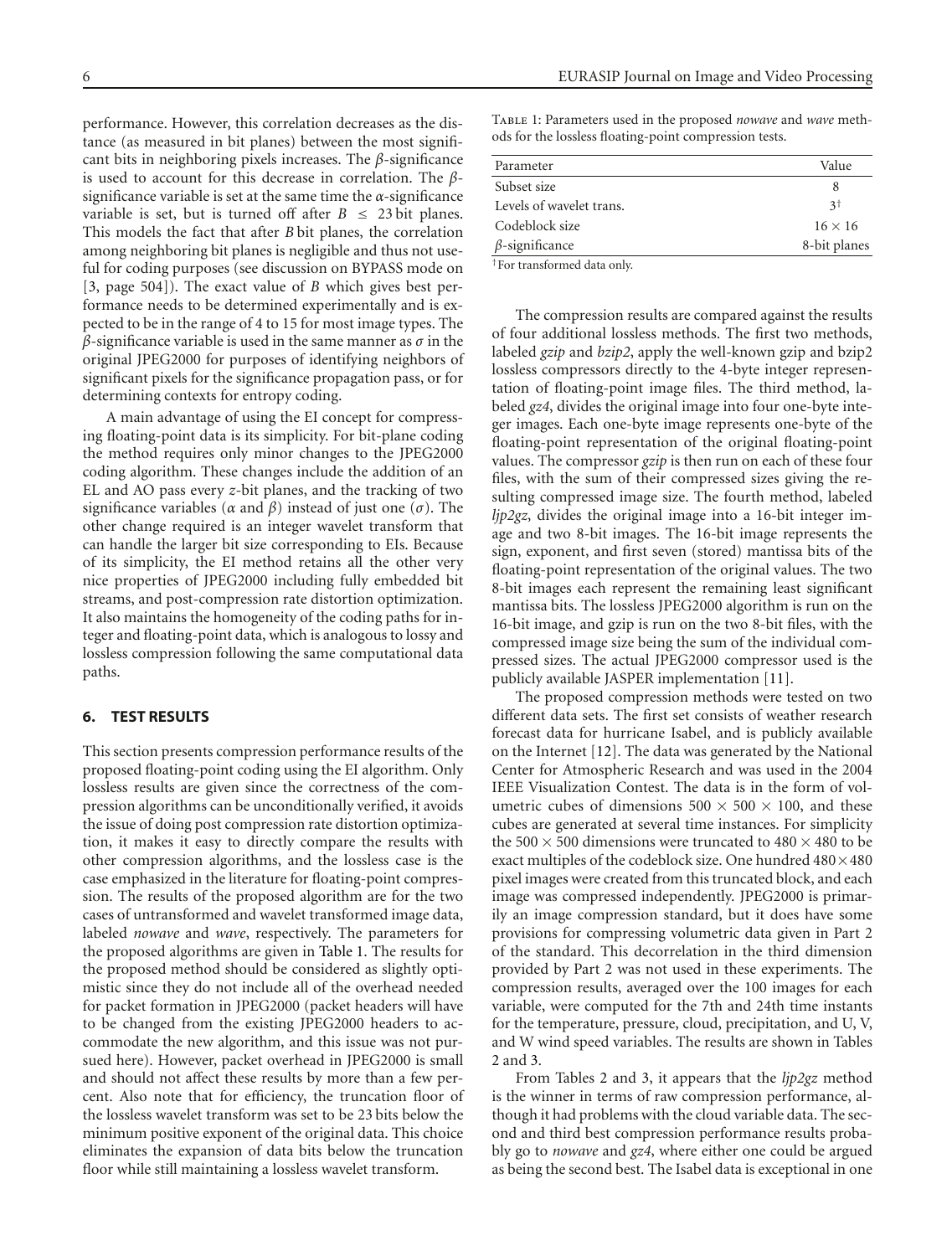<span id="page-6-0"></span>Table 2: Results of compressing hurricane Isabel data for seven variables at time step 7. Values are compression ratios (original size divided by compressed size) averaged over 100 images.

| Image        | gzip | bzip2 | gz4  | lip2gz | Nowave | Wave |
|--------------|------|-------|------|--------|--------|------|
| Temperature  | 1.24 | 1.34  | 1.79 | 1.86   | 1.54   | 1.91 |
| Pressure     | 1.13 | 1.10  | 1.57 | 1.73   | 1.44   | 1.41 |
| Cloud        | 8.03 | 8.06  | 8.21 | 7.18   | 9.22   | 5.06 |
| Precip.      | 1.29 | 1.25  | 1.50 | 1.58   | 1.55   | 0.95 |
| U wind speed | 1.11 | 1.07  | 1.45 | 1.66   | 1.39   | 1.33 |
| V wind speed | 1.12 | 1.07  | 1.43 | 1.65   | 1.38   | 1.32 |
| W wind speed | 1.08 | 1.05  | 1.24 | 1.18   | 1.27   | 1.00 |

<span id="page-6-1"></span>Table 3: Results of compressing hurricane Isabel data for seven variables at time step 24. Values are compression ratios (original size divided by compressed size) averaged over 100 images.

| Image        | gzip | bzip2 | gz4  | lip2gz | Nowave | Wave |
|--------------|------|-------|------|--------|--------|------|
| Temperature  | 1.24 | 1.36  | 1.71 | 1.81   | 1.52   | 1.74 |
| Pressure     | 1.14 | 1.11  | 1.50 | 1.68   | 1.44   | 1.32 |
| Cloud        | 9.34 | 9.60  | 8.70 | 6.61   | 10.56  | 4.47 |
| Precip.      | 1.10 | 1.06  | 1.29 | 1.40   | 1.31   | 0.91 |
| U wind speed | 1.10 | 1.07  | 1.37 | 1.58   | 1.37   | 1.24 |
| V wind speed | 1.12 | 1.07  | 1.37 | 1.58   | 1.37   | 1.24 |
| W wind speed | 1.08 | 1.05  | 1.21 | 1.06   | 1.23   | 0.95 |

aspect. Approximately 0.5% of the original data points were not available, and these points were set to the value of  $1e35<sup>1</sup>$ in the resultant data. Also, these missing points were scattered as singleton points throughout the data. These points negatively impact coding performance of probably all the tested algorithms, but especially hurt the performance of the proposed *wave* method. As mentioned in [Section 3,](#page-2-1) taking the lossless wavelet transform of data with points with greatly varying exponents can greatly increase the number of mantissa bits needed to represent the resulting wavelet domain data. For example, the 1e35 coefficient starts at the 2116 bit value (or 243 offset bit plane), and the precipitation variable has data down to the  $2^{-149}$  bit value (or  $-22$  offset bit plane). Inner products using these wide values could result in coefficients needing 266 mantissa bits to represent, which is well beyond the original 24 mantissa bits needed. Due to filtering, these expanded range pixel values occupy a neighborhood around the original missing pixel value.

The second set of image data was floating-point weather image data generated by the battlescale forecast model (BFM) (more description of the data can be found in [\[13](#page-7-13)]). The data was originally given in  $129 \times 129 \times 63$  data cubes for each variable, which was then truncated and parsed to give 63, 128  $\times$  128 pixel, images. The results of compressing the temperature, pressure, water vapor, and U, V, and W wind speed variables averaged over two time steps (two data cubes)

<span id="page-6-2"></span>Table 4: Results of compressing battlescale forecast model data for six variables averaged over 2 time steps. Values are compression ratios (original size divided by compressed size) with each time step having 63 images.

| Image        | gzip | bzip2 | gz4  | lip2gz | Nowave | Wave |
|--------------|------|-------|------|--------|--------|------|
| Temperature  | 1.42 | 1.65  | 1.93 | 1.70   | 1.64   | 2.15 |
| Pressure     | 1.25 | 1.39  | 1.72 | 1.45   | 1.54   | 1.77 |
| Water Vapor  | 1.14 | 1.11  | 1.47 | 1.35   | 1.40   | 1.57 |
| U wind speed | 1.11 | 1.06  | 1.39 | 1.25   | 1.37   | 1.32 |
| V wind speed | 1.10 | 1.06  | 1.39 | 1.25   | 1.37   | 1.35 |
| W wind speed | 1.08 | 1.03  | 1.20 | 0.98   | 1.23   | 0.93 |

are shown in [Table 4.](#page-6-2) Here the clear winner in terms of raw compression performance is the proposed *wave* method, although it does have a slight problem with the W wind speed data variable. The second and third best methods are probably the *gz4* and *nowave*, respectively.

A conclusion that can be drawn from the experiment results is that no one algorithm gives the best compression performance for all types of data. However, the data also shows that the proposed *nowave* and *wave* methods give raw compression performance that is very competitive with stateof-the-art existing methods. The good compression performance, coupled with the benefits of a very flexible coded bitstream, make the proposed methods very attractive for use in lossless floating-point image compression.

Beside compression performance, algorithm complexity is another important consideration when choosing a compression method. Algorithm complexity is discussed here in terms of implementation complexity and computational complexity. Implementation complexity is defined as the effort required to implement a particular compression method in either software or hardware. Admittedly the effort required to implement floating-point JPEG2000 is greater that required to implement for example gzip. However, gzip, bzip, JPEG, and fixed-point JPEG2000 are all publicly and freely available. Thus, the end user does not have to exert a significant effort in implementing them. In a similar manner, implementations of the currently proposed JPEG2000-based floating-point methods will eventually also become publicly available. Thus the implementation cost of the different compression methods, at least to the end user, is negligible. The implementation cost for floating-point JPEG2000 is also reduced for manufacturers already having integer JPEG2000 implementation since much of the existing code and software can be reused.

Computational complexity is defined as the amount of machine resources, for example, CPU cycles, required to compress an image. [Table 5](#page-7-14) shows the results of measuring the computational complexity of various methods using the UNIX *time* command. The *time* output used was the "real" time, and the system used was a Pentium 4, 3 GHz, running the 2.6.12 kernel on Linux. The times for *gz4* and *ljp2gz* are somewhat overstated since the times for separating and combining the separate files was not included. Also, the *wave* and *nowave* code is currently "proof of concept" code and has not

<sup>&</sup>lt;sup>1</sup> Values different from 1e35 were observed in the data, but all had (decimal) exponents greater than 35.